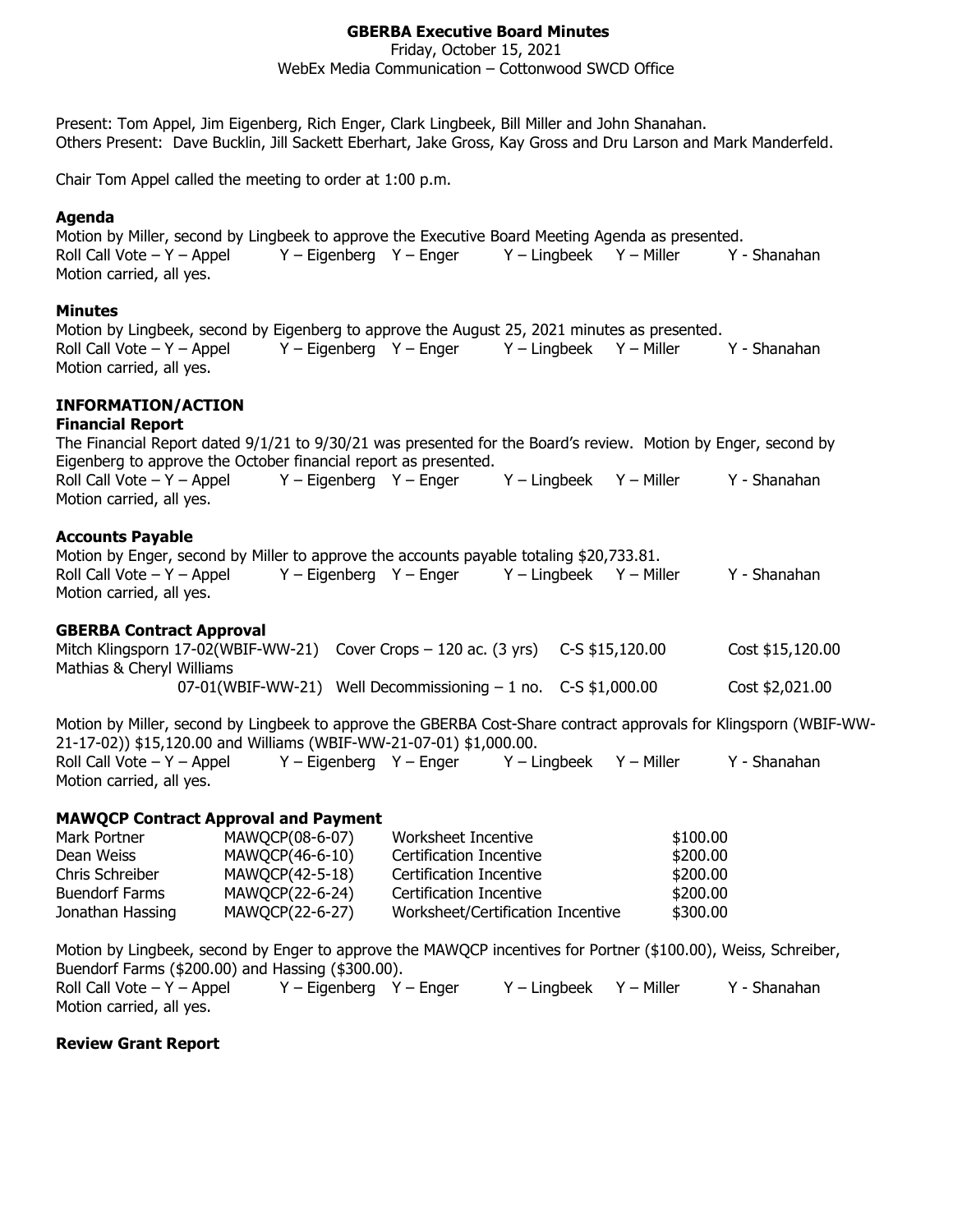### **Page 2 GBERBA Executive Board Minutes October 15, 2021**

### **1W1P Le Sueur River Planning Grant**

The Kickoff meeting went well with decent weather, a good turnout (50-60), and really good discussion. Kim and WRC crew are synthesizing the information collected that night as well as the online survey responses. Haley returned back to work at the end of September and will resume the day to day responsibilities. ISG is working at aggregating the data and trying to come up with a first draft of issue statements. The Steering Team discussed inviting citizens to the Technical Advisory Committee and identifying others who may have good experience or perspectives to weigh in on portions of the draft plan.

### **Watonwan Watershed Implementation Grant**

Review of Ranking and Scoring Worksheet

# **Budget 2022**

Motion by Enger, second by Lingbeek to approve the GBERBA 2022 Budget. Roll Call Vote – Y – Appel Y – Eigenberg Y – Enger Y – Lingbeek Y – Miller Y - Shanahan Motion carried, all yes.

# **Dues 2022**

Discussion to increase the overall percentage of the dues equation to keep the same ratio moving forward. Example increase the due by 12% - that would increase the dues approximately \$5,000.

# **COORDINATOR REPORT**

# **MN Agricultural Water Quality Certification Program**

Update on progress made in areas 5 and 6 – See Certification Specialist Reports. Over 761,000 acres and over 1063 certified producers statewide!

GBERBA has the Area 5 and 6 MAWQCP administrative contract approved through 2021. The Minnesota Agricultural Water Quality Certification Program has launched three new endorsements in addition to 10-year certification a farmer or landowner receives in the program. The endorsements are for soil health (31), integrated pest management (31), wildlife (22) and climate smart (12).

NRCS announced a June 4<sup>th</sup> application deadline for the Regional Conservation Partnership Program (RCPP – MAWQCP). RCPP is a partnership between NRCS and MAWQCP. Producers who are seeking certification or are already certified are eligible to receive funding. Priority is given to practices that are needed for a producer to obtain certification. Dru Larson, MN/IA Conservation Corps Member will be assisting with this program in 2021

# **2017 CWF Grant- Multipurpose Drainage Management**

Multipurpose Drainage Management **-** \$301,200: Projects for this Drainage Grant will need to be located in public ditch sheds. GBERBA member entire counties are eligible. Priority parameters to identify the eligible ditches. A guidance policy sheet is online.

At this time, GBERBA has received a third grant time extension. In addition, GBERBA can pay grant-engineering funds to approved projects even if not constructed prior to grant deadline. BWSR has now approved the extension for the entire grant to April 30, 2022. There are \$24,000 dollars left in this grant. GBERBA needs another project or two.

# **Watonwan River Watershed - Implementation Grant**

Implementation grant funds are available now with the Grant 41 Policy distributed to all GBERBA members and partners. The grant timeline is 3-24-2021 to 12-31-2023. The Project Ranking Worksheet is used for project priority. Legal counsel has been contracted to review the need for additional contracts with member entities or others and recourse and/or errors and omissions if non-compliance issues arise when completing projects. The Policy Board has approved the Multipurpose Drainage Management Study definition and expectations. The information has been added to the Grant 41 Policy and redistributed to the elected officials and staff.

### **Le Sueur River Watershed – One Watershed One Plan**

On September 16, a kickoff meeting was held at St. Olaf Lake Park. Planned speakers include MPCA, DNR, and the WRC. The next steps include summarizing the existing data and beginning to draft the issue statements that will be the building blocks of the final plan.